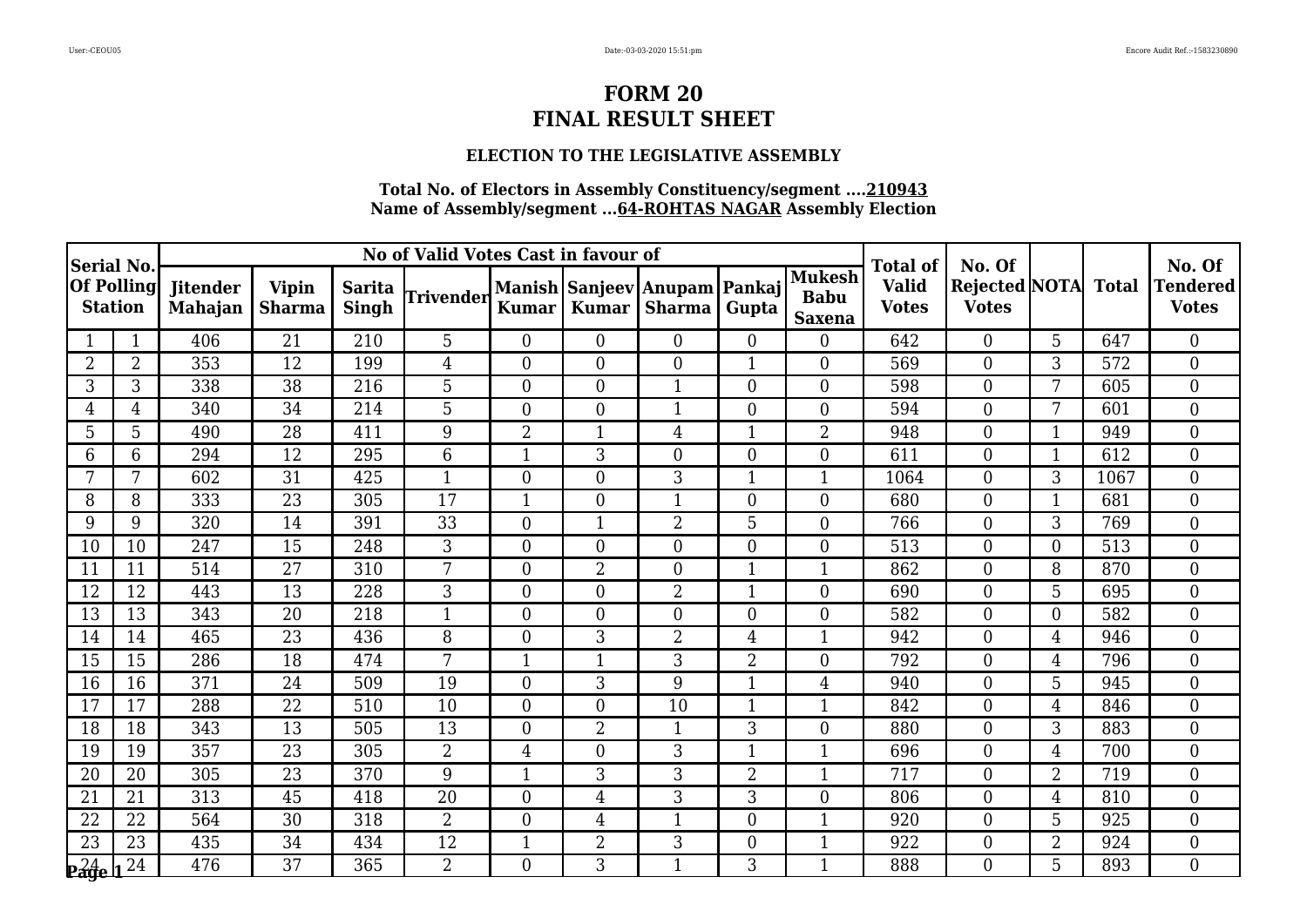### **ELECTION TO THE LEGISLATIVE ASSEMBLY**

| <b>Serial No.</b>          |                   |                                   |                               |                        | No of Valid Votes Cast in favour of |                  |                |                                                |                |                                        | <b>Total of</b>              | No. Of                               |                |                | No. Of                          |
|----------------------------|-------------------|-----------------------------------|-------------------------------|------------------------|-------------------------------------|------------------|----------------|------------------------------------------------|----------------|----------------------------------------|------------------------------|--------------------------------------|----------------|----------------|---------------------------------|
| <b>Station</b>             | <b>Of Polling</b> | <b>Jitender</b><br><b>Mahajan</b> | <b>Vipin</b><br><b>Sharma</b> | <b>Sarita</b><br>Singh | Trivender                           | <b>Kumar</b>     | <b>Kumar</b>   | Manish Sanjeev Anupam Pankaj<br>Sharma   Gupta |                | Mukesh<br><b>Babu</b><br><b>Saxena</b> | <b>Valid</b><br><b>Votes</b> | <b>Rejected NOTA</b><br><b>Votes</b> |                | <b>Total</b>   | <b>Tendered</b><br><b>Votes</b> |
| 25                         | 25                | 444                               | 42                            | 323                    |                                     |                  |                | $\overline{0}$                                 | $\overline{0}$ |                                        | 813                          | $\overline{0}$                       | $\overline{2}$ | 815            | $\boldsymbol{0}$                |
| 26                         | 26                | 400                               | 30                            | 298                    | 5                                   | 7                | 5              | $\overline{0}$                                 | $\overline{2}$ | $\overline{0}$                         | 747                          | $\overline{0}$                       | $\overline{2}$ | 749            | $\overline{0}$                  |
| 27                         | 27                | 314                               | 25                            | 330                    | $\overline{4}$                      | $\overline{2}$   | 4              | $\mathbf{1}$                                   | $\mathbf{1}$   |                                        | 682                          | $\overline{0}$                       | 5              | 687            | $\overline{0}$                  |
| 28                         | 28                | 449                               | $\overline{12}$               | 346                    | $\overline{5}$                      | $\overline{0}$   | $\Omega$       | 3                                              | $\mathbf{1}$   | $\mathbf{1}$                           | 817                          | $\theta$                             | $\overline{2}$ | 819            | $\overline{0}$                  |
| 29                         | 29                | 362                               | 16                            | 242                    | $\overline{2}$                      | $\boldsymbol{0}$ | $\Omega$       | $\overline{0}$                                 | $\overline{0}$ | $\overline{0}$                         | 622                          | $\overline{0}$                       | 3              | 625            | $\overline{0}$                  |
| 30                         | 30                | 617                               | 25                            | 350                    | 7                                   | $\overline{0}$   | $\overline{2}$ | $\overline{2}$                                 | $\overline{0}$ | 3                                      | 1006                         | $\overline{0}$                       |                | 1007           | $\overline{0}$                  |
| 31                         | 31                | 367                               | 13                            | 291                    | 5                                   | $\overline{2}$   | $\Omega$       | 3                                              | $\theta$       | $\overline{0}$                         | 681                          | $\overline{0}$                       | $\Omega$       | 681            | $\overline{0}$                  |
| 32                         | 32                | 220                               | 11                            | 348                    | 6                                   | $\boldsymbol{0}$ | $\overline{2}$ | $\overline{2}$                                 | $\theta$       |                                        | 590                          | $\overline{0}$                       |                | 591            | $\overline{0}$                  |
| 33                         | 33                | 388                               | 29                            | 481                    | 9                                   | $\boldsymbol{0}$ | $\overline{2}$ | $\mathbf{1}$                                   | $\overline{2}$ | $\mathbf{1}$                           | 913                          | $\boldsymbol{0}$                     | $\overline{2}$ | 915            | $\boldsymbol{0}$                |
| 34                         | 34                | $\overline{0}$                    | $\overline{0}$                | $\overline{0}$         | $\overline{0}$                      | $\overline{0}$   | $\theta$       | $\overline{0}$                                 | $\overline{0}$ | $\overline{0}$                         | $\overline{0}$               | $\overline{0}$                       | $\Omega$       | $\overline{0}$ | $\boldsymbol{0}$                |
| 35                         | 35                | 300                               | 28                            | 515                    | 4                                   | $\mathbf{1}$     | $\overline{0}$ | $\mathbf{1}$                                   | $\overline{4}$ |                                        | 854                          | $\boldsymbol{0}$                     | 4              | 858            | $\overline{0}$                  |
| 36                         | 36                | 211                               | 50                            | 382                    | $\overline{4}$                      | $\overline{0}$   | 1              | $\mathbf{1}$                                   | $\mathbf{1}$   | $\overline{0}$                         | 650                          | $\overline{0}$                       | $\Omega$       | 650            | $\overline{0}$                  |
| 37                         | 37                | 289                               | 11                            | 337                    | 3                                   | $\mathbf{1}$     | 1              | $\mathbf{1}$                                   | $\overline{2}$ | $\overline{2}$                         | 647                          | $\theta$                             | 1              | 648            | $\overline{0}$                  |
| 38                         | 38                | 199                               | 39                            | 484                    | 21                                  | 3                | 1              | $\overline{2}$                                 | 3              | 1                                      | 753                          | $\overline{0}$                       |                | 754            | $\overline{0}$                  |
| 39                         | 39                | 159                               | 19                            | 446                    | 1                                   | $\boldsymbol{0}$ | $\theta$       | $\overline{0}$                                 | 3              | 1                                      | 629                          | $\boldsymbol{0}$                     | $\overline{2}$ | 631            | $\boldsymbol{0}$                |
| 40                         | 40                | 206                               | 34                            | 531                    | 1                                   | $\overline{0}$   | $\Omega$       | $\overline{2}$                                 | $\mathbf{1}$   | $\overline{2}$                         | 777                          | $\overline{0}$                       | 1              | 778            | $\boldsymbol{0}$                |
| 41                         | 41                | 268                               | 40                            | 404                    | 3                                   | $\boldsymbol{0}$ | 5              | 6                                              | $\overline{0}$ | 1                                      | 727                          | $\overline{0}$                       | $\overline{3}$ | 730            | $\overline{0}$                  |
| 42                         | 42                | 484                               | 42                            | 356                    | 3                                   | 1                | 3              | 5                                              | $\overline{2}$ | $\overline{2}$                         | 898                          | $\overline{0}$                       | $\overline{2}$ | 900            | $\overline{0}$                  |
| 43                         | 43                | 486                               | 31                            | 357                    | 5                                   | $\boldsymbol{0}$ | 1              | 3                                              | $\overline{1}$ | $\overline{2}$                         | 886                          | $\boldsymbol{0}$                     | 10             | 896            | $\boldsymbol{0}$                |
| 44                         | 44                | 406                               | 31                            | 218                    | $\overline{0}$                      | $\boldsymbol{0}$ |                | $\overline{0}$                                 | $\overline{2}$ | $\overline{0}$                         | 658                          | $\boldsymbol{0}$                     | 5              | 663            | $\boldsymbol{0}$                |
| 45                         | 45                | 376                               | 16                            | 173                    | $\mathbf{1}$                        | $\overline{0}$   | $\mathbf{1}$   | $\overline{2}$                                 | $\overline{0}$ | $\overline{0}$                         | 569                          | $\overline{0}$                       | $\Omega$       | 569            | $\overline{0}$                  |
| 46                         | 46                | 329                               | 13                            | 163                    | 9                                   | $\overline{0}$   | $\Omega$       | 1                                              | $\theta$       | $\overline{0}$                         | 515                          | $\overline{0}$                       |                | 516            | $\overline{0}$                  |
| 47                         | 47                | 545                               | 19                            | 304                    | $\mathbf{1}$                        | $\overline{2}$   | $\overline{0}$ | 6                                              | $\mathbf{1}$   | $\overline{2}$                         | 880                          | $\boldsymbol{0}$                     | $\Omega$       | 880            | $\boldsymbol{0}$                |
| $\frac{48}{29}$ e $2^{48}$ |                   | 528                               | 28                            | 373                    | 1                                   | $\mathbf{1}$     | 3              | $\overline{2}$                                 | $\mathbf{1}$   | $\Omega$                               | 937                          | $\Omega$                             | 4              | 941            | $\Omega$                        |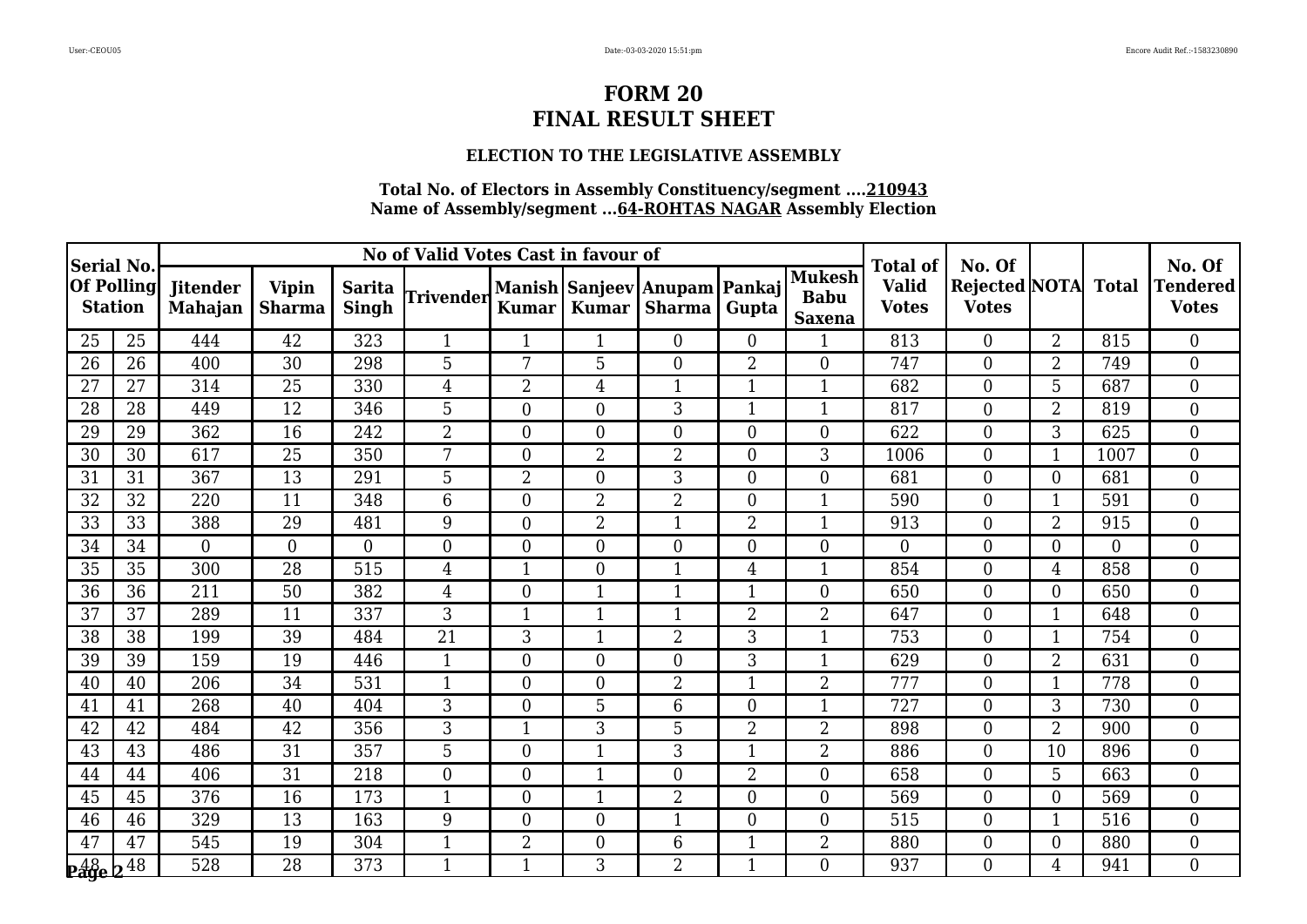### **ELECTION TO THE LEGISLATIVE ASSEMBLY**

| <b>Serial No.</b>                   |    |                                   |                               |                        | No of Valid Votes Cast in favour of |                  |                |                                        |                |                                               | <b>Total of</b>              | No. Of                               |                |              | No. Of                          |
|-------------------------------------|----|-----------------------------------|-------------------------------|------------------------|-------------------------------------|------------------|----------------|----------------------------------------|----------------|-----------------------------------------------|------------------------------|--------------------------------------|----------------|--------------|---------------------------------|
| <b>Of Polling</b><br><b>Station</b> |    | <b>Jitender</b><br><b>Mahajan</b> | <b>Vipin</b><br><b>Sharma</b> | <b>Sarita</b><br>Singh | <b>Trivender</b>                    | <b>Kumar</b>     | <b>Kumar</b>   | Manish Sanjeev Anupam Pankaj<br>Sharma | Gupta          | <b>Mukesh</b><br><b>Babu</b><br><b>Saxena</b> | <b>Valid</b><br><b>Votes</b> | <b>Rejected NOTA</b><br><b>Votes</b> |                | <b>Total</b> | <b>Tendered</b><br><b>Votes</b> |
| 49                                  | 49 | 510                               | 42                            | 274                    | 6                                   | $\overline{0}$   | $\Omega$       | $\mathbf 1$                            | $\overline{0}$ |                                               | 834                          | $\overline{0}$                       | $\Omega$       | 834          | $\overline{0}$                  |
| 50                                  | 50 | 443                               | 25                            | 253                    | $\overline{2}$                      | $\boldsymbol{0}$ | 1              | $\overline{2}$                         | $\mathbf{1}$   | $\overline{0}$                                | 727                          | $\overline{0}$                       | 1              | 728          | $\boldsymbol{0}$                |
| 51                                  | 51 | 450                               | 44                            | 197                    | 1                                   | $\overline{0}$   |                | $\theta$                               | $\mathbf{1}$   | $\overline{0}$                                | 694                          | $\overline{0}$                       |                | 695          | $\boldsymbol{0}$                |
| 52                                  | 52 | 480                               | 18                            | 278                    | 1                                   | $\overline{0}$   | $\Omega$       | $\overline{2}$                         | $\mathbf{1}$   | $\overline{0}$                                | 780                          | $\overline{0}$                       | 3              | 783          | $\overline{0}$                  |
| 53                                  | 53 | 313                               | 10                            | 256                    | 3                                   | $\boldsymbol{0}$ | $\overline{2}$ | $\overline{0}$                         | $\mathbf{1}$   | $\mathbf{1}$                                  | 586                          | $\overline{0}$                       | 4              | 590          | $\overline{0}$                  |
| 54                                  | 54 | 575                               | 24                            | 278                    | 6                                   | $\boldsymbol{0}$ | $\overline{2}$ | 3                                      | $\mathbf{1}$   | $\mathbf{1}$                                  | 890                          | $\boldsymbol{0}$                     | 4              | 894          | $\boldsymbol{0}$                |
| 55                                  | 55 | 499                               | 21                            | 257                    | $\overline{0}$                      | $\overline{0}$   | $\mathbf{1}$   | $\overline{0}$                         | $\theta$       | $\overline{0}$                                | 778                          | $\overline{0}$                       | $\overline{2}$ | 780          | $\boldsymbol{0}$                |
| 56                                  | 56 | 470                               | 34                            | 177                    | $\boldsymbol{0}$                    | 2                | $\Omega$       | $\mathbf{1}$                           | $\overline{0}$ |                                               | 685                          | $\boldsymbol{0}$                     | $\Omega$       | 685          | $\overline{0}$                  |
| 57                                  | 57 | 532                               | $\overline{36}$               | 209                    | 6                                   | $\boldsymbol{0}$ | $\overline{2}$ | 3                                      | $\overline{0}$ | 3                                             | 791                          | $\overline{0}$                       | $\overline{4}$ | 795          | $\boldsymbol{0}$                |
| 58                                  | 58 | 531                               | 26                            | 230                    | $\mathbf{1}$                        | $\overline{0}$   | $\Omega$       | $\overline{2}$                         | $\theta$       | $\overline{0}$                                | 790                          | $\overline{0}$                       | $\overline{2}$ | 792          | $\boldsymbol{0}$                |
| 59                                  | 59 | 403                               | 37                            | 328                    | 8                                   | $\overline{0}$   | $\theta$       | 1                                      | $\overline{0}$ | $\overline{0}$                                | 777                          | $\overline{0}$                       | 3              | 780          | $\overline{0}$                  |
| 60                                  | 60 | 329                               | 28                            | 179                    | $\overline{0}$                      | $\overline{2}$   | $\overline{2}$ | 3                                      | $\overline{1}$ | $\overline{0}$                                | 544                          | $\boldsymbol{0}$                     |                | 545          | $\mathbf{0}$                    |
| 61                                  | 61 | 541                               | 35                            | 269                    | 3                                   | $\mathbf{1}$     | 1              | 3                                      | 3              | $\mathbf{1}$                                  | 857                          | $\overline{0}$                       | 4              | 861          | $\boldsymbol{0}$                |
| 62                                  | 62 | 598                               | 42                            | 252                    | $\mathbf{1}$                        | $\overline{0}$   | 1              | $\overline{0}$                         | $\overline{2}$ | $\overline{0}$                                | 896                          | $\boldsymbol{0}$                     | 6              | 902          | $\boldsymbol{0}$                |
| 63                                  | 63 | 540                               | 25                            | 325                    | 1                                   | 13               | $\theta$       | $\overline{4}$                         | $\overline{0}$ | $\overline{0}$                                | 908                          | $\overline{0}$                       | $\overline{7}$ | 915          | $\mathbf{0}$                    |
| 64                                  | 64 | 377                               | 47                            | 350                    | 7                                   | $\boldsymbol{0}$ |                | $\overline{0}$                         | $\overline{0}$ | $\overline{0}$                                | 782                          | $\boldsymbol{0}$                     | 8              | 790          | $\boldsymbol{0}$                |
| 65                                  | 65 | 505                               | 31                            | 362                    | $\overline{4}$                      | $\overline{2}$   | $\Omega$       | 3                                      | $\overline{2}$ | $\overline{0}$                                | 909                          | $\boldsymbol{0}$                     | 4              | 913          | $\boldsymbol{0}$                |
| 66                                  | 66 | 545                               | $\overline{35}$               | 371                    | $\overline{7}$                      | $\overline{0}$   | 1              | $\mathbf{1}$                           | $\overline{2}$ | $\overline{2}$                                | 964                          | $\overline{0}$                       |                | 965          | $\overline{0}$                  |
| 67                                  | 67 | 523                               | 51                            | 357                    |                                     | $\overline{0}$   | $\overline{0}$ | 3                                      | 1              | $\overline{0}$                                | 936                          | $\overline{0}$                       | 3              | 939          | $\overline{0}$                  |
| 68                                  | 68 | 470                               | 44                            | 307                    | 1                                   | $\mathbf{1}$     | $\theta$       | 3                                      | 3              | $\overline{2}$                                | 831                          | $\overline{0}$                       | 4              | 835          | $\mathbf{1}$                    |
| 69                                  | 69 | 398                               | 46                            | 379                    | $\overline{2}$                      | 3                | 4              | 3                                      | $\theta$       | $\overline{0}$                                | 835                          | $\theta$                             | $\overline{2}$ | 837          | $\overline{0}$                  |
| 70                                  | 70 | 391                               | 30                            | 372                    | $\overline{2}$                      | $\overline{0}$   |                | 3                                      | 5              |                                               | 805                          | $\overline{0}$                       | $\Omega$       | 805          | $\overline{0}$                  |
| 71                                  | 71 | 371                               | 22                            | 221                    | 1                                   | $\mathbf{1}$     | $\overline{0}$ | $\overline{0}$                         | $\overline{0}$ | $\overline{0}$                                | 616                          | $\boldsymbol{0}$                     | 3              | 619          | $\boldsymbol{0}$                |
| $\mathbf{p}$ age b $\overline{72}$  |    | 491                               | 23                            | 281                    | $\overline{2}$                      | $\Omega$         | $\Omega$       | 3                                      | $\Omega$       | 1                                             | 801                          | $\Omega$                             | $\overline{2}$ | 803          | $\theta$                        |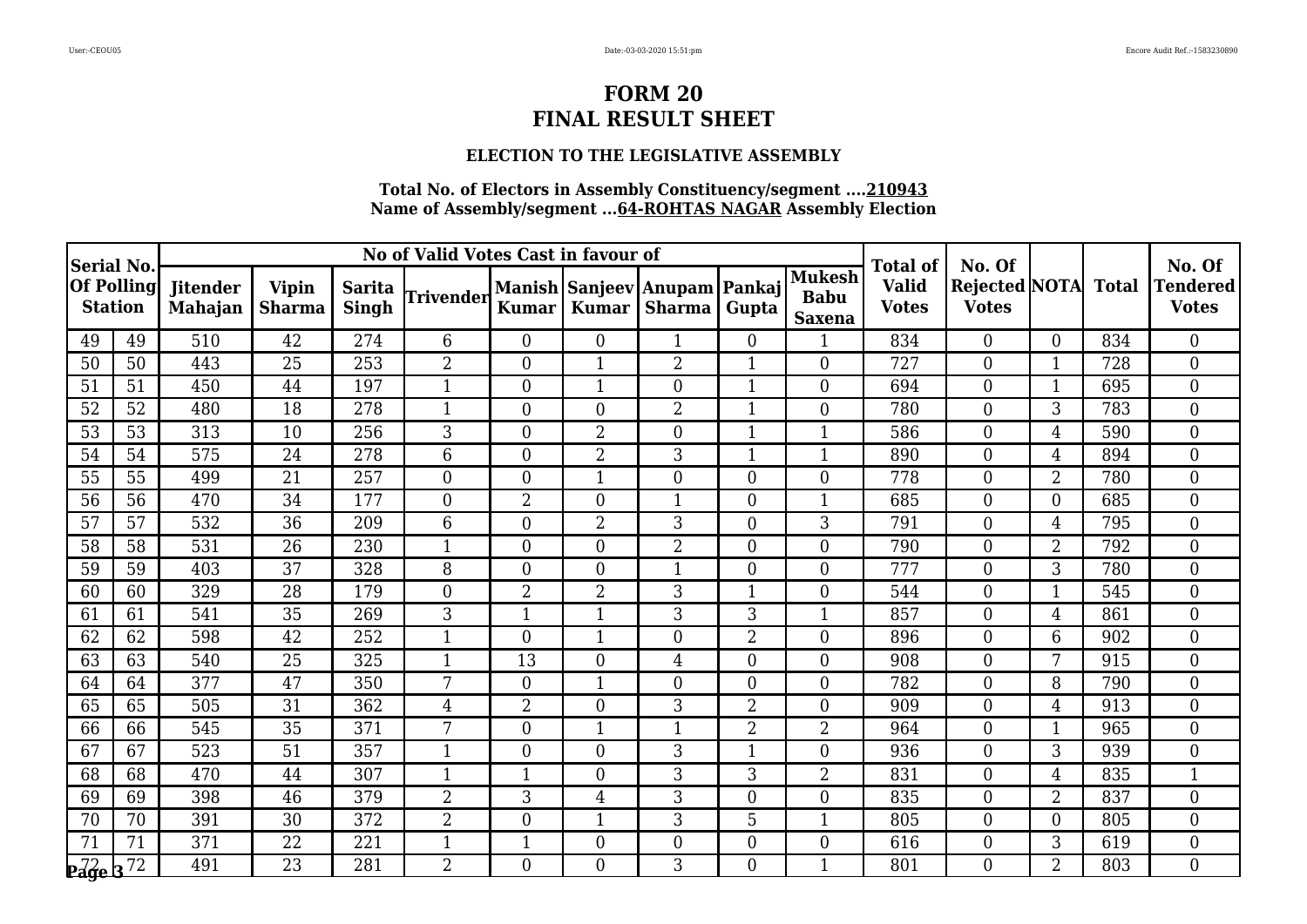### **ELECTION TO THE LEGISLATIVE ASSEMBLY**

| <b>Serial No.</b> |                   |                                   |                               |                        | No of Valid Votes Cast in favour of |                  |                |                                        |                |                                               | <b>Total of</b>              | No. Of                               |                |              | No. Of                          |
|-------------------|-------------------|-----------------------------------|-------------------------------|------------------------|-------------------------------------|------------------|----------------|----------------------------------------|----------------|-----------------------------------------------|------------------------------|--------------------------------------|----------------|--------------|---------------------------------|
| <b>Station</b>    | <b>Of Polling</b> | <b>Jitender</b><br><b>Mahajan</b> | <b>Vipin</b><br><b>Sharma</b> | <b>Sarita</b><br>Singh | Trivender                           | <b>Kumar</b>     | <b>Kumar</b>   | Manish Sanjeev Anupam Pankaj<br>Sharma | Gupta          | <b>Mukesh</b><br><b>Babu</b><br><b>Saxena</b> | <b>Valid</b><br><b>Votes</b> | <b>Rejected NOTA</b><br><b>Votes</b> |                | <b>Total</b> | <b>Tendered</b><br><b>Votes</b> |
| 73                | 73                | 567                               | 22                            | 285                    |                                     |                  | $\overline{2}$ | 3                                      | $\overline{0}$ | 3                                             | 884                          | $\overline{0}$                       | 5              | 889          | $\boldsymbol{0}$                |
| 74                | 74                | 573                               | 30                            | 374                    | $\overline{2}$                      | $\overline{0}$   | 1              | 3                                      | $\mathbf{1}$   | $\overline{0}$                                | 984                          | $\overline{0}$                       | 3              | 987          | $\overline{0}$                  |
| 75                | 75                | 200                               | 16                            | 316                    | $\overline{0}$                      | $\overline{0}$   | $\theta$       | $\overline{2}$                         | 3              | $\overline{0}$                                | 537                          | $\overline{0}$                       |                | 538          | $\overline{0}$                  |
| 76                | 76                | 142                               | 9                             | 513                    | $\overline{15}$                     | $\overline{0}$   | $\overline{2}$ | 6                                      | 8              | $\overline{2}$                                | 697                          | $\overline{0}$                       |                | 698          | $\overline{0}$                  |
| 77                | 77                | 98                                | 16                            | 499                    | 17                                  | $\boldsymbol{0}$ | 3              | 3                                      | $\overline{2}$ | $\overline{0}$                                | 638                          | $\overline{0}$                       | $\overline{2}$ | 640          | $\overline{0}$                  |
| 78                | 78                | 253                               | 63                            | 667                    | 21                                  | $\overline{0}$   | $\overline{2}$ | $\overline{4}$                         | 5              | 3                                             | 1018                         | $\overline{0}$                       | $\overline{2}$ | 1020         | $\overline{0}$                  |
| 79                | 79                | 221                               | 20                            | 772                    | 16                                  | $\mathbf{1}$     | 3              | 3                                      | 3              | $\overline{0}$                                | 1039                         | $\overline{0}$                       | 4              | 1043         | $\overline{0}$                  |
| 80                | 80                | 522                               | 19                            | 266                    | 5                                   | 1                | $\overline{0}$ | $\mathbf 1$                            | $\overline{2}$ | $\overline{0}$                                | 816                          | $\overline{0}$                       | 3              | 819          | $\overline{0}$                  |
| 81                | 81                | 515                               | 34                            | 316                    | $\overline{0}$                      | $\boldsymbol{0}$ | 1              | $\overline{0}$                         | $\mathbf{1}$   | $\mathbf{1}$                                  | 868                          | $\boldsymbol{0}$                     | 1              | 869          | $\boldsymbol{0}$                |
| 82                | 82                | 499                               | 30                            | 345                    | 3                                   | $\mathbf{1}$     | $\overline{2}$ | 3                                      | $\overline{4}$ | $\overline{2}$                                | 889                          | $\overline{0}$                       | 1              | 890          | $\boldsymbol{0}$                |
| 83                | 83                | 551                               | 16                            | 340                    |                                     | $\boldsymbol{0}$ | $\overline{2}$ | 1                                      | $\overline{2}$ | $\overline{0}$                                | 913                          | $\boldsymbol{0}$                     |                | 914          | $\overline{0}$                  |
| 84                | 84                | 398                               | 25                            | 411                    | 3                                   | $\overline{0}$   | $\overline{2}$ | $\overline{4}$                         | $\mathbf{1}$   | 1                                             | 845                          | $\overline{0}$                       | $\overline{2}$ | 847          | $\overline{0}$                  |
| 85                | 85                | 301                               | 15                            | 219                    | $\overline{4}$                      | $\overline{0}$   | 9              | $\Omega$                               | $\theta$       | $\Omega$                                      | 548                          | $\theta$                             | $\overline{2}$ | 550          | $\overline{0}$                  |
| 86                | 86                | 305                               | 10                            | 286                    | $\overline{2}$                      | $\mathbf{1}$     | 4              | $\mathbf 1$                            | $\mathbf{1}$   | 4                                             | 614                          | $\overline{0}$                       | 4              | 618          | $\overline{0}$                  |
| 87                | 87                | 534                               | 61                            | 325                    |                                     | $\boldsymbol{0}$ | 2              | 15                                     | $\overline{2}$ | 1                                             | 941                          | $\overline{0}$                       | $\overline{2}$ | 943          | $\boldsymbol{0}$                |
| 88                | 88                | 541                               | 57                            | 292                    | 1                                   | $\overline{0}$   | 1              | $\overline{4}$                         | $\overline{2}$ | 3                                             | 901                          | $\overline{0}$                       | 4              | 905          | $\boldsymbol{0}$                |
| 89                | 89                | 480                               | 36                            | 318                    | 1                                   | $\boldsymbol{0}$ | 4              | 3                                      | $\mathbf{1}$   | 3                                             | 846                          | $\overline{0}$                       | 3              | 849          | $\overline{0}$                  |
| 90                | 90                | 313                               | 20                            | 402                    | $\mathbf{1}$                        | 3                | 7              | 3                                      | 6              | $\overline{0}$                                | 755                          | $\overline{0}$                       | 4              | 759          | $\overline{0}$                  |
| 91                | 91                | 333                               | 49                            | 154                    | $\overline{0}$                      | $\boldsymbol{0}$ | $\Omega$       | $\overline{0}$                         | $\overline{4}$ | $\overline{0}$                                | 540                          | $\boldsymbol{0}$                     | $\Omega$       | 540          | $\boldsymbol{0}$                |
| 92                | 92                | 559                               | 72                            | 319                    |                                     | $\boldsymbol{0}$ | $\overline{2}$ | $\overline{0}$                         | $\overline{2}$ | $\overline{2}$                                | 957                          | $\boldsymbol{0}$                     | 3              | 960          | $\boldsymbol{0}$                |
| 93                | 93                | 515                               | 44                            | 354                    | $\overline{2}$                      | $\overline{0}$   | $\mathbf{1}$   | 3                                      | 5              | $\overline{0}$                                | 924                          | $\overline{0}$                       | $\overline{2}$ | 926          | $\overline{0}$                  |
| 94                | 94                | 575                               | 56                            | 274                    | $\overline{4}$                      | $\overline{0}$   | $\Omega$       | $\overline{2}$                         | $\theta$       | $\overline{0}$                                | 911                          | $\overline{0}$                       | 3              | 914          | $\overline{0}$                  |
| 95                | 95                | 624                               | 53                            | 279                    | $\mathbf{1}$                        | $\mathbf{1}$     | $\overline{2}$ | $\mathbf{1}$                           | $\overline{2}$ | $\mathbf{1}$                                  | 964                          | $\overline{0}$                       | 2              | 966          | $\boldsymbol{0}$                |
| $296 \sqrt{96}$   |                   | 596                               | 29                            | 309                    | $\Omega$                            | $\overline{0}$   | $\Omega$       | $\overline{2}$                         | $\Omega$       | $\Omega$                                      | 936                          | $\Omega$                             | $\overline{2}$ | 938          | $\Omega$                        |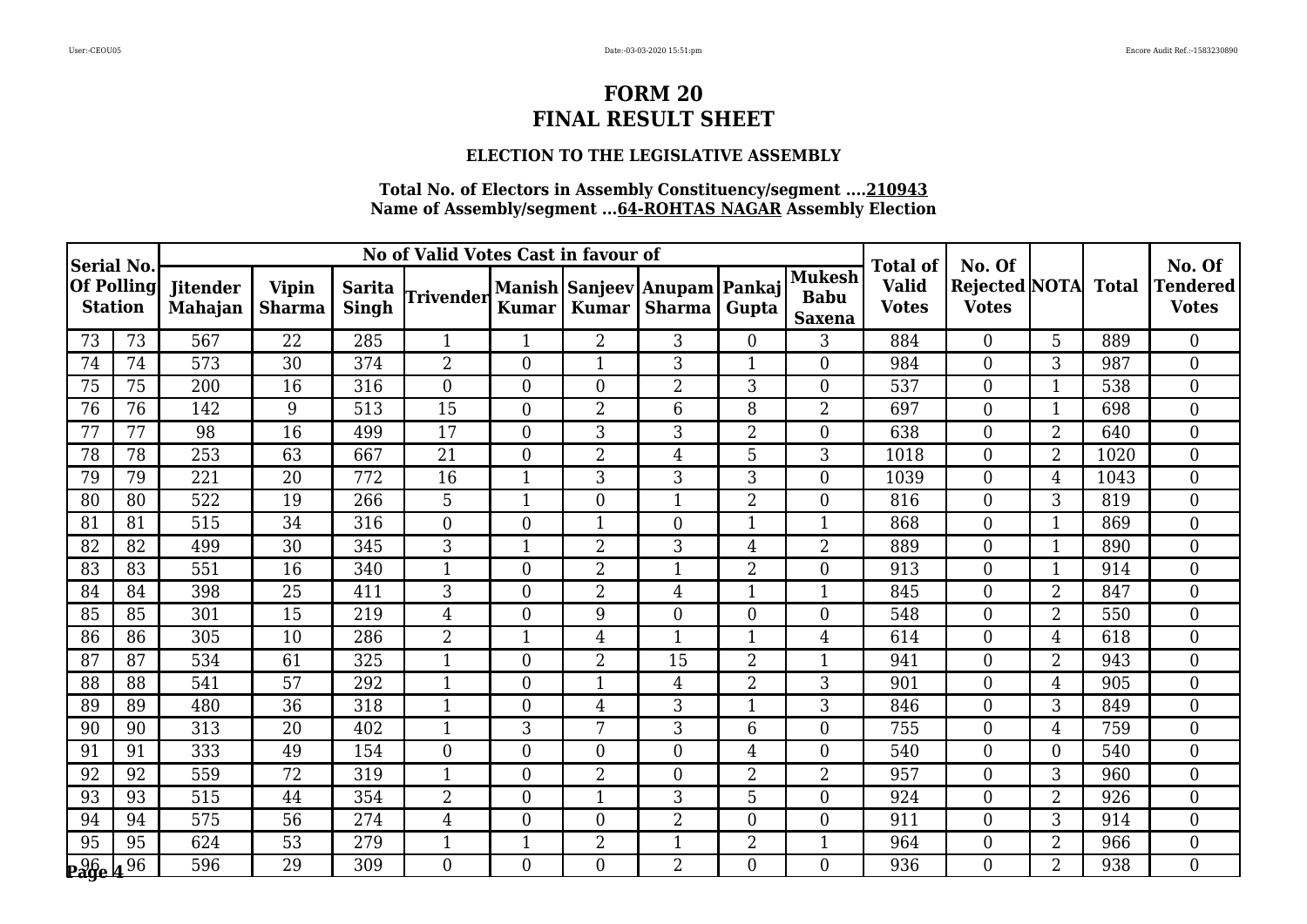### **ELECTION TO THE LEGISLATIVE ASSEMBLY**

| <b>Serial No.</b>                   |     |                                   |                        |                        | No of Valid Votes Cast in favour of |                  |                |                                        | <b>Total of</b> | No. Of                                        |                              |                                      | No. Of         |              |                                 |
|-------------------------------------|-----|-----------------------------------|------------------------|------------------------|-------------------------------------|------------------|----------------|----------------------------------------|-----------------|-----------------------------------------------|------------------------------|--------------------------------------|----------------|--------------|---------------------------------|
| <b>Of Polling</b><br><b>Station</b> |     | <b>Jitender</b><br><b>Mahajan</b> | <b>Vipin</b><br>Sharma | <b>Sarita</b><br>Singh | Trivender                           | <b>Kumar</b>     | <b>Kumar</b>   | Manish Sanjeev Anupam Pankaj<br>Sharma | Gupta           | <b>Mukesh</b><br><b>Babu</b><br><b>Saxena</b> | <b>Valid</b><br><b>Votes</b> | <b>Rejected NOTA</b><br><b>Votes</b> |                | <b>Total</b> | <b>Tendered</b><br><b>Votes</b> |
| 97                                  | 97  | 338                               | 39                     | 336                    | $\overline{2}$                      | $\overline{0}$   | $\Omega$       | $\overline{2}$                         | $\theta$        | $\overline{0}$                                | 717                          | $\theta$                             | $\Omega$       | 717          | $\overline{0}$                  |
| 98                                  | 98  | 364                               | 19                     | 237                    | 3                                   | $\boldsymbol{0}$ | $\Omega$       | $\mathbf{1}$                           | $\overline{0}$  | 1                                             | 625                          | $\boldsymbol{0}$                     | $\overline{2}$ | 627          | $\boldsymbol{0}$                |
| 99                                  | 99  | 402                               | 38                     | 284                    | $\boldsymbol{0}$                    | $\boldsymbol{0}$ | 3              | $\overline{0}$                         | $\overline{2}$  | $\overline{0}$                                | 729                          | $\boldsymbol{0}$                     | 5              | 734          | $\boldsymbol{0}$                |
| 100                                 | 100 | 482                               | 34                     | 271                    | 1                                   | $\overline{0}$   | $\Omega$       | $\mathbf{1}$                           | $\overline{0}$  | $\mathbf{1}$                                  | 790                          | $\overline{0}$                       | 5              | 795          | $\boldsymbol{0}$                |
| 101                                 | 101 | 465                               | 47                     | 273                    | 3                                   | $\boldsymbol{0}$ | $\overline{0}$ | $\overline{0}$                         | $\overline{0}$  | $\overline{0}$                                | 788                          | $\boldsymbol{0}$                     | 3              | 791          | $\mathbf{0}$                    |
| 102                                 | 102 | 313                               | 20                     | 277                    | $\overline{0}$                      | $\mathbf{1}$     | $\theta$       | $\mathbf{1}$                           | $\mathbf{1}$    | 1                                             | 614                          | $\overline{0}$                       | 3              | 617          | $\mathbf{0}$                    |
| 103                                 | 103 | 266                               | 14                     | 157                    | 1                                   | $\overline{0}$   | $\Omega$       | 3                                      | $\overline{0}$  | $\overline{0}$                                | 441                          | $\overline{0}$                       | 1              | 442          | $\overline{0}$                  |
| 104                                 | 104 | 396                               | 21                     | 272                    | $\overline{2}$                      | $\overline{0}$   | 1              | $\mathbf 1$                            | $\overline{0}$  |                                               | 694                          | $\overline{0}$                       | 12             | 706          | $\overline{0}$                  |
| 105                                 | 105 | 411                               | $\overline{36}$        | 278                    | $\overline{0}$                      | $\boldsymbol{0}$ | $\overline{2}$ | $\mathbf{1}$                           | $\overline{0}$  | 1                                             | 729                          | $\overline{0}$                       | 3              | 732          | $\overline{0}$                  |
| 106                                 | 106 | 546                               | 31                     | 403                    | 1                                   | 6                | $\overline{2}$ | $\Omega$                               | $\overline{2}$  | $\Omega$                                      | 991                          | $\theta$                             | 3              | 994          | $\overline{0}$                  |
| 107                                 | 107 | 564                               | 54                     | 354                    |                                     | $\overline{0}$   | $\overline{2}$ | 3                                      | $\overline{0}$  |                                               | 979                          | $\overline{0}$                       | 4              | 983          | $\overline{0}$                  |
| 108                                 | 108 | 536                               | 23                     | 358                    | $\overline{2}$                      | $\overline{2}$   |                | $\mathbf{1}$                           | $\mathbf{1}$    | $\overline{0}$                                | 924                          | $\overline{0}$                       | 3              | 927          | $\overline{0}$                  |
| 109                                 | 109 | 545                               | 34                     | 292                    | $\overline{0}$                      | $\boldsymbol{0}$ | 4              | $\overline{2}$                         | $\overline{2}$  | $\overline{0}$                                | 879                          | $\overline{0}$                       | 3              | 882          | $\boldsymbol{0}$                |
| 110                                 | 110 | 427                               | 32                     | 244                    | $\overline{2}$                      | $\overline{0}$   | 1              | $\mathbf{1}$                           | $\overline{0}$  |                                               | 708                          | $\overline{0}$                       | 3              | 711          | $\overline{0}$                  |
| 111                                 | 111 | 434                               | 26                     | 313                    | 10                                  | $\overline{0}$   | 1              | $\overline{2}$                         | $\overline{0}$  | 1                                             | 787                          | $\overline{0}$                       | $\overline{2}$ | 789          | $\overline{0}$                  |
| 112                                 | 112 | 512                               | 38                     | 327                    | 3                                   | $\boldsymbol{0}$ |                | $\overline{2}$                         | $\theta$        | $\overline{0}$                                | 883                          | $\overline{0}$                       | $\overline{2}$ | 885          | $\boldsymbol{0}$                |
| 113                                 | 113 | 597                               | 26                     | 320                    | 3                                   | $\boldsymbol{0}$ | 1              | $\mathbf{1}$                           | $\overline{4}$  | $\overline{0}$                                | 952                          | $\boldsymbol{0}$                     | 3              | 955          | $\boldsymbol{0}$                |
| 114                                 | 114 | 493                               | 22                     | 457                    | 5                                   | $\mathbf{1}$     | 3              | 6                                      | $\overline{0}$  | $\mathbf{1}$                                  | 988                          | $\overline{0}$                       | 3              | 991          | $\overline{0}$                  |
| 115                                 | 115 | 245                               | 38                     | 525                    | $\overline{4}$                      |                  | 4              | 3                                      | 5               | $\overline{0}$                                | 825                          | $\boldsymbol{0}$                     | 6              | 831          | $\mathbf{0}$                    |
| 116                                 | 116 | 126                               | 12                     | 137                    | $\overline{2}$                      | $\boldsymbol{0}$ | $\overline{0}$ | $\mathbf{1}$                           | $\mathbf{1}$    | $\overline{0}$                                | 279                          | $\boldsymbol{0}$                     | $\Omega$       | 279          | $\mathbf{0}$                    |
| 117                                 | 117 | 193                               | 49                     | 363                    | 7                                   | $\boldsymbol{0}$ | 1              | 3                                      | $\overline{0}$  | $\overline{0}$                                | 616                          | $\overline{0}$                       | $\overline{2}$ | 618          | $\overline{0}$                  |
| 118                                 | 118 | 337                               | 35                     | 348                    | 6                                   | $\mathbf{1}$     | $\overline{2}$ | $\overline{0}$                         | $\overline{0}$  | $\overline{0}$                                | 729                          | $\overline{0}$                       | 3              | 732          | $\overline{0}$                  |
| 119                                 | 119 | 305                               | $\overline{31}$        | 233                    | $\overline{0}$                      | $\boldsymbol{0}$ | $\mathbf 1$    | $\mathbf{1}$                           | $\overline{0}$  | $\overline{0}$                                | 571                          | $\boldsymbol{0}$                     | $\overline{2}$ | 573          | $\boldsymbol{0}$                |
| $20$ $5^{120}$                      |     | 236                               | 21                     | 355                    | $\overline{2}$                      | $\overline{0}$   | 1              | $\mathbf 1$                            | $\Omega$        | $\Omega$                                      | 616                          | $\Omega$                             | $\Omega$       | 616          | $\overline{0}$                  |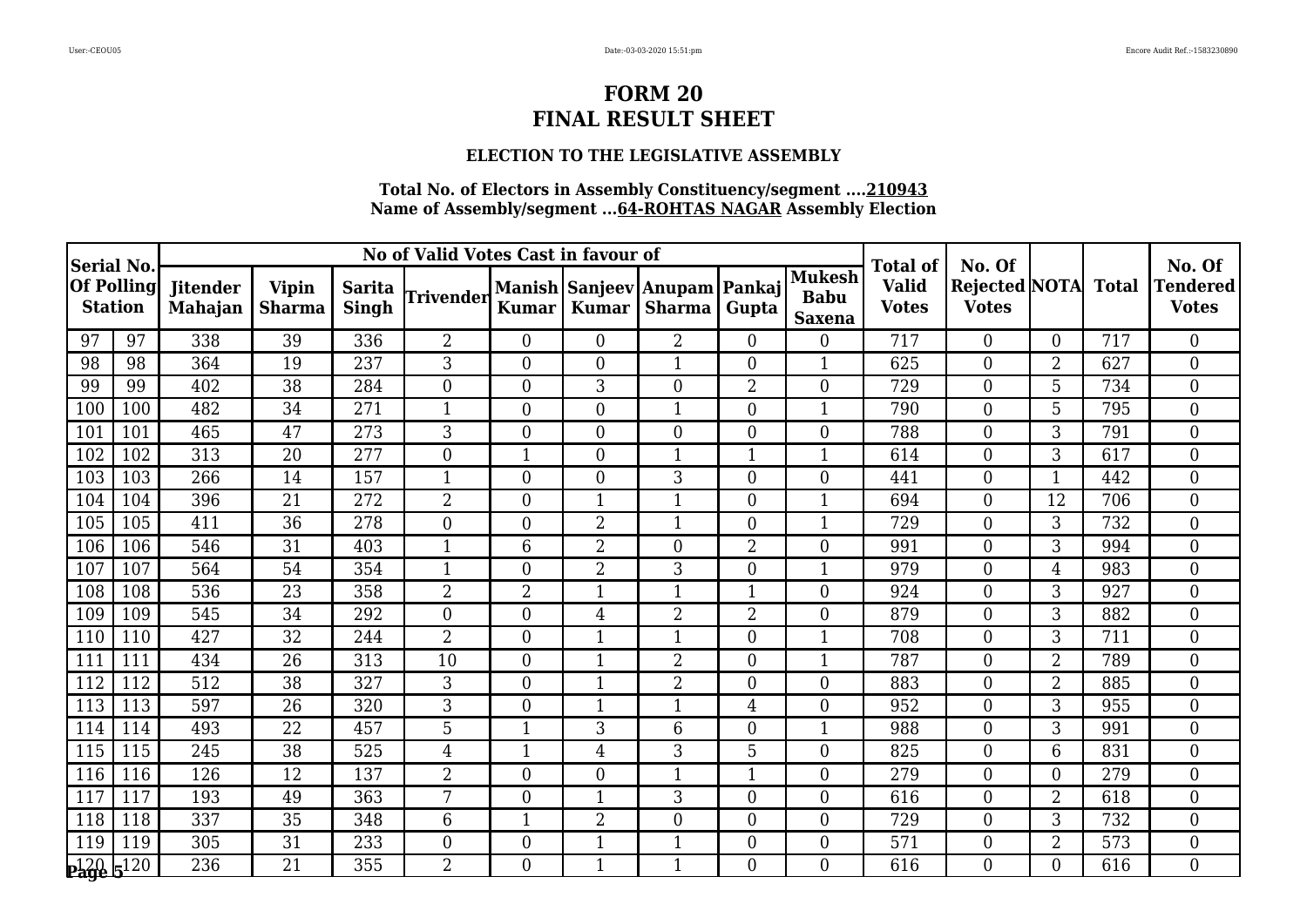### **ELECTION TO THE LEGISLATIVE ASSEMBLY**

| <b>Serial No.</b> |                   |                                   |                               |                               | No of Valid Votes Cast in favour of |                  |                |                                        |                  |                                               | <b>Total of</b>              | No. Of                               |                 |              | No. Of                          |
|-------------------|-------------------|-----------------------------------|-------------------------------|-------------------------------|-------------------------------------|------------------|----------------|----------------------------------------|------------------|-----------------------------------------------|------------------------------|--------------------------------------|-----------------|--------------|---------------------------------|
| <b>Station</b>    | <b>Of Polling</b> | <b>Jitender</b><br><b>Mahajan</b> | <b>Vipin</b><br><b>Sharma</b> | <b>Sarita</b><br><b>Singh</b> | Trivender                           | <b>Kumar</b>     | <b>Kumar</b>   | Manish Sanjeev Anupam Pankaj<br>Sharma | Gupta            | <b>Mukesh</b><br><b>Babu</b><br><b>Saxena</b> | <b>Valid</b><br><b>Votes</b> | <b>Rejected NOTA</b><br><b>Votes</b> |                 | <b>Total</b> | <b>Tendered</b><br><b>Votes</b> |
| 121               | 121               | 535                               | 65                            | 323                           | 5                                   | $\overline{0}$   | $\overline{2}$ | $\overline{2}$                         | $\theta$         | 2                                             | 934                          | $\overline{0}$                       | 6               | 940          | $\overline{0}$                  |
| 122               | 122               | 347                               | 51                            | 480                           | 1                                   | $\boldsymbol{0}$ | $\Omega$       | 3                                      | $\overline{0}$   | $\overline{2}$                                | 884                          | $\overline{0}$                       | 1               | 885          | $\boldsymbol{0}$                |
| 123               | 123               | 459                               | 31                            | 422                           | $\overline{2}$                      | $\overline{0}$   |                | $\Omega$                               | $\overline{2}$   | 1                                             | 918                          | $\overline{0}$                       | $\overline{2}$  | 920          | $\boldsymbol{0}$                |
| 124               | 124               | 526                               | $\overline{23}$               | 311                           | 1                                   | $\mathbf{1}$     | $\Omega$       | $\overline{0}$                         | $\overline{2}$   | $\overline{0}$                                | 864                          | $\overline{0}$                       | $\overline{2}$  | 866          | $\overline{0}$                  |
| 125               | 125               | 515                               | 17                            | 353                           | 1                                   | 1                | $\overline{0}$ | $\mathbf{1}$                           | $\boldsymbol{0}$ | $\overline{0}$                                | 888                          | $\overline{0}$                       | $\mathbf{1}$    | 889          | $\overline{0}$                  |
| 126               | 126               | 496                               | 17                            | 327                           | $\mathbf{1}$                        | $\boldsymbol{0}$ | 1              | $\mathbf{1}$                           | $\mathbf{0}$     | $\overline{0}$                                | 843                          | $\boldsymbol{0}$                     | 4               | 847          | $\boldsymbol{0}$                |
| 127               | 127               | 560                               | 54                            | 311                           | $\overline{0}$                      | $\mathbf{1}$     | 1              | $\overline{2}$                         | $\mathbf{1}$     | 3                                             | 933                          | $\overline{0}$                       | 4               | 937          | $\boldsymbol{0}$                |
| 128               | 128               | 543                               | 20                            | 282                           | $\boldsymbol{0}$                    | $\mathbf{1}$     | $\Omega$       | $\mathbf{1}$                           | $\boldsymbol{0}$ |                                               | 848                          | $\boldsymbol{0}$                     | 4               | 852          | $\overline{0}$                  |
| 129               | 129               | 261                               | 10                            | 179                           | $\overline{0}$                      | $\mathbf{1}$     | $\theta$       | 3                                      | $\overline{2}$   | $\overline{0}$                                | 456                          | $\boldsymbol{0}$                     | 1               | 457          | $\mathbf{0}$                    |
| 130               | 130               | 371                               | 15                            | 163                           | $\overline{0}$                      | $\overline{0}$   | $\overline{2}$ | $\mathbf{1}$                           | $\theta$         | $\overline{0}$                                | 552                          | $\overline{0}$                       | 4               | 556          | $\boldsymbol{0}$                |
| 131               | 131               | 585                               | 60                            | 360                           | $\overline{0}$                      | $\overline{0}$   |                | $\overline{2}$                         | $\overline{0}$   | $\overline{0}$                                | 1008                         | $\overline{0}$                       |                 | 1009         | $\overline{0}$                  |
| 132               | 132               | 427                               | 32                            | 364                           | 3                                   | $\boldsymbol{0}$ | $\theta$       | 3                                      | $\overline{1}$   | $\overline{0}$                                | 830                          | $\boldsymbol{0}$                     | 3               | 833          | $\mathbf{0}$                    |
| 133               | 133               | 498                               | 36                            | 328                           | $\overline{0}$                      | $\boldsymbol{0}$ | 1              | $\overline{0}$                         | $\mathbf{1}$     | $\overline{0}$                                | 864                          | $\overline{0}$                       | 3               | 867          | $\overline{0}$                  |
| 134               | 134               | 435                               | 151                           | 357                           | $\mathbf{1}$                        | $\mathbf{1}$     | $\overline{2}$ | 3                                      | $\overline{2}$   | $\overline{0}$                                | 952                          | $\boldsymbol{0}$                     | 6               | 958          | $\boldsymbol{0}$                |
| 135               | 135               | 293                               | 76                            | 262                           | $\overline{2}$                      | $\overline{0}$   | $\theta$       | $\overline{2}$                         | $\overline{0}$   | 1                                             | 636                          | $\overline{0}$                       |                 | 637          | $\mathbf{0}$                    |
| 136               | 136               | 418                               | 15                            | 156                           |                                     | $\boldsymbol{0}$ | $\Omega$       | $\overline{0}$                         | $\overline{0}$   | $\overline{2}$                                | 592                          | $\boldsymbol{0}$                     | 4               | 596          | $\boldsymbol{0}$                |
| 137               | 137               | 413                               | 15                            | 179                           | $\overline{0}$                      | $\boldsymbol{0}$ | $\theta$       | $\mathbf{1}$                           | $\overline{0}$   | $\overline{0}$                                | 608                          | $\boldsymbol{0}$                     | 1               | 609          | $\boldsymbol{0}$                |
| 138               | 138               | 634                               | $\overline{27}$               | 250                           | $\mathbf 1$                         | $\overline{0}$   | $\Omega$       | 3                                      | $\mathbf{1}$     | $\mathbf{1}$                                  | 917                          | $\overline{0}$                       | 3               | 920          | $\overline{0}$                  |
| 139               | 139               | 609                               | 38                            | 295                           |                                     | $\overline{0}$   |                | 3                                      | $\overline{1}$   | $\overline{0}$                                | 948                          | $\overline{0}$                       | 4               | 952          | $\overline{0}$                  |
| 140               | 140               | 534                               | 25                            | 236                           | $\overline{0}$                      | $\boldsymbol{0}$ | $\overline{2}$ | $\mathbf{1}$                           | $\overline{0}$   | $\overline{0}$                                | 798                          | $\overline{0}$                       | $7\phantom{.0}$ | 805          | $\mathbf{0}$                    |
| 141               | 141               | 683                               | 26                            | 206                           | $\overline{0}$                      | $\mathbf{1}$     | $\overline{4}$ | 3                                      | $\theta$         | $\mathbf{1}$                                  | 924                          | $\theta$                             | 3               | 927          | $\theta$                        |
| 142               | 142               | 409                               | 35                            | 163                           | $\boldsymbol{0}$                    | $\overline{0}$   |                | 3                                      | $\theta$         | 1                                             | 612                          | $\overline{0}$                       | 4               | 616          | $\overline{0}$                  |
| 143               | 143               | 606                               | 26                            | 268                           | $\overline{2}$                      | $\boldsymbol{0}$ | $\overline{2}$ | 5                                      | $\overline{0}$   | $\overline{0}$                                | 909                          | $\boldsymbol{0}$                     | $\overline{4}$  | 913          | $\boldsymbol{0}$                |
| $P_4446^{144}$    |                   | 508                               | 18                            | 224                           | 1                                   | $\Omega$         | $\overline{2}$ | $2^{\circ}$                            | $\overline{2}$   | $\Omega$                                      | 757                          | $\Omega$                             |                 | 758          | $\overline{0}$                  |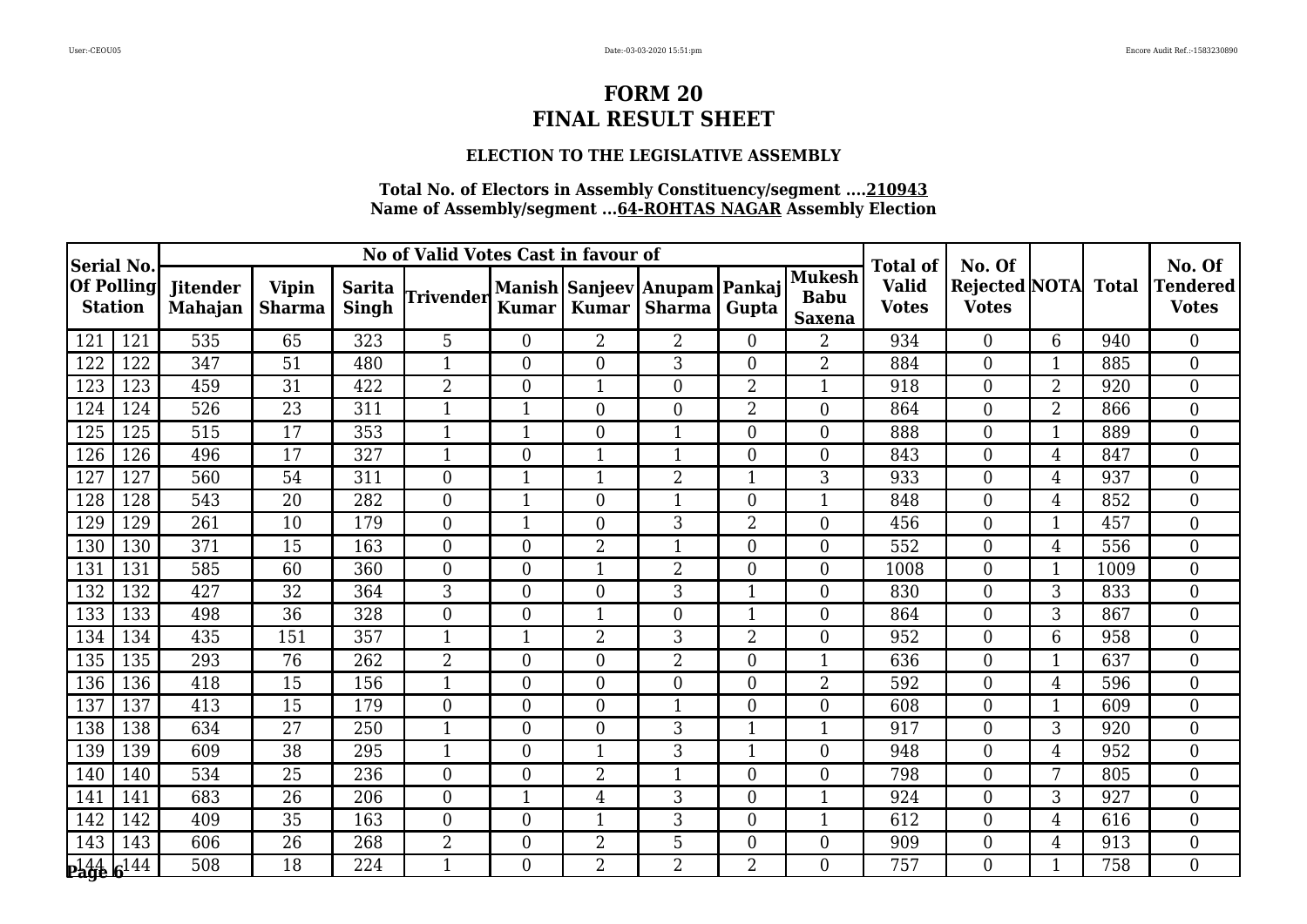### **ELECTION TO THE LEGISLATIVE ASSEMBLY**

| <b>Serial No.</b> |                   |                                   |                               |                               | No of Valid Votes Cast in favour of |                  |                |                                        | <b>Total of</b> | No. Of                                        |                              |                                      | No. Of         |              |                                 |
|-------------------|-------------------|-----------------------------------|-------------------------------|-------------------------------|-------------------------------------|------------------|----------------|----------------------------------------|-----------------|-----------------------------------------------|------------------------------|--------------------------------------|----------------|--------------|---------------------------------|
| <b>Station</b>    | <b>Of Polling</b> | <b>Jitender</b><br><b>Mahajan</b> | <b>Vipin</b><br><b>Sharma</b> | <b>Sarita</b><br><b>Singh</b> | Trivender                           | <b>Kumar</b>     | <b>Kumar</b>   | Manish Sanjeev Anupam Pankaj<br>Sharma | Gupta           | <b>Mukesh</b><br><b>Babu</b><br><b>Saxena</b> | <b>Valid</b><br><b>Votes</b> | <b>Rejected NOTA</b><br><b>Votes</b> |                | <b>Total</b> | <b>Tendered</b><br><b>Votes</b> |
| 145               | 145               | 336                               | 13                            | 155                           | $\overline{0}$                      | $\overline{0}$   | $\theta$       | $\overline{2}$                         | $\overline{0}$  | 1                                             | 507                          | $\overline{0}$                       | $\mathbf{1}$   | 508          | $\overline{0}$                  |
| 146               | 146               | 337                               | 26                            | 221                           | 1                                   | $\overline{0}$   | $\Omega$       | $\mathbf 1$                            | $\overline{0}$  | $\overline{0}$                                | 586                          | $\overline{0}$                       |                | 587          | $\overline{0}$                  |
| 147               | 147               | 405                               | 30                            | 157                           | $\overline{0}$                      | $\overline{0}$   | $\overline{2}$ | $\theta$                               | $\mathbf{0}$    | $\overline{0}$                                | 594                          | $\overline{0}$                       | $\overline{2}$ | 596          | $\overline{0}$                  |
| 148               | 148               | 494                               | 16                            | 251                           | $\overline{0}$                      | $\overline{0}$   | $\Omega$       | $\overline{2}$                         | $\mathbf{1}$    | $\overline{0}$                                | 764                          | $\overline{0}$                       | 6              | 770          | $\overline{0}$                  |
| 149               | 149               | 341                               | 27                            | 122                           | $\overline{0}$                      | $\boldsymbol{0}$ | 1              | $\mathbf 1$                            | $\overline{0}$  | $\overline{0}$                                | 492                          | $\overline{0}$                       | 3              | 495          | $\boldsymbol{0}$                |
| 150               | 150               | 339                               | 35                            | 248                           | 3                                   | $\boldsymbol{0}$ | $\Omega$       | $\overline{0}$                         | $\mathbf{0}$    | $\overline{0}$                                | 625                          | $\boldsymbol{0}$                     | 4              | 629          | $\boldsymbol{0}$                |
| 151               | 151               | 405                               | 34                            | 348                           | $\mathbf{1}$                        | $\overline{0}$   | $\Omega$       | 3                                      | $\overline{0}$  | $\overline{0}$                                | 791                          | $\overline{0}$                       | 4              | 795          | $\boldsymbol{0}$                |
| 152               | 152               | 399                               | 19                            | 342                           | 6                                   | $\overline{0}$   | $\overline{0}$ | 1                                      | $\mathbf{0}$    | $\overline{0}$                                | 767                          | $\overline{0}$                       | 0              | 767          | $\overline{0}$                  |
| 153               | 153               | 600                               | $\overline{40}$               | 284                           | $\overline{0}$                      | $\mathbf{1}$     | $\overline{2}$ | 1                                      | $\mathbf{1}$    | $\overline{0}$                                | 929                          | $\overline{0}$                       | 4              | 933          | $\mathbf{0}$                    |
| 154               | 154               | 428                               | 41                            | 282                           | $\overline{0}$                      | $\overline{0}$   | $\Omega$       | 3                                      | $\overline{2}$  | $\overline{0}$                                | 756                          | $\overline{0}$                       | 3              | 759          | $\overline{0}$                  |
| 155               | 155               | 595                               | 46                            | 219                           | $\mathbf 1$                         | $\overline{0}$   |                | $\overline{0}$                         | $\mathbf{0}$    | $\overline{0}$                                | 862                          | $\boldsymbol{0}$                     |                | 863          | $\overline{0}$                  |
| 156               | 156               | 610                               | 45                            | 329                           | $\overline{2}$                      | $\boldsymbol{0}$ | 3              | 2                                      | $\overline{1}$  | $\overline{0}$                                | 992                          | $\boldsymbol{0}$                     | 3              | 995          | $\boldsymbol{0}$                |
| 157               | 157               | 516                               | 40                            | 240                           | 1                                   | $\mathbf{1}$     | 1              | 4                                      | $\theta$        | $\overline{0}$                                | 803                          | $\overline{0}$                       | 1              | 804          | $\overline{0}$                  |
| 158               | 158               | 503                               | 19                            | 130                           | 1                                   | $\overline{2}$   | $\Omega$       | $\overline{0}$                         | $\overline{0}$  | $\overline{0}$                                | 655                          | $\boldsymbol{0}$                     |                | 656          | $\overline{0}$                  |
| 159               | 159               | 414                               | 23                            | 197                           | 3                                   | $\boldsymbol{0}$ | $\theta$       | $\overline{0}$                         | $\overline{0}$  | $\overline{0}$                                | 637                          | $\overline{0}$                       | $\overline{2}$ | 639          | $\overline{0}$                  |
| 160               | 160               | 543                               | 26                            | 222                           | $\overline{0}$                      | $\overline{0}$   | 1              | 1                                      | $\mathbf{1}$    | $\mathbf{1}$                                  | 795                          | $\overline{0}$                       | 4              | 799          | $\boldsymbol{0}$                |
| 161               | 161               | 282                               | 22                            | 444                           | $\overline{2}$                      | $\overline{0}$   | -1             | $\mathbf{1}$                           | $\mathbf{0}$    | $\overline{0}$                                | 752                          | $\overline{0}$                       |                | 753          | $\overline{0}$                  |
| 162               | 162               | 67                                | 43                            | 653                           | $\mathbf{1}$                        | $\overline{0}$   | $\overline{2}$ | 3                                      | $\mathbf{1}$    | $\overline{0}$                                | 770                          | $\overline{0}$                       | 1              | 771          | $\overline{0}$                  |
| 163               | 163               | 411                               | 32                            | 427                           | 6                                   | $\boldsymbol{0}$ | $\Omega$       | 3                                      | $\overline{2}$  | 1                                             | 882                          | $\boldsymbol{0}$                     | 5              | 887          | $\boldsymbol{0}$                |
| 164               | 164               | 516                               | 14                            | 157                           | $\boldsymbol{0}$                    | $\boldsymbol{0}$ |                | $\mathbf 1$                            | 3               | $\overline{0}$                                | 692                          | $\boldsymbol{0}$                     | $\overline{2}$ | 694          | $\boldsymbol{0}$                |
| 165               | 165               | 799                               | 13                            | 160                           | 3                                   | $\overline{0}$   | 1              | 3                                      | $\overline{0}$  | $\overline{0}$                                | 979                          | $\overline{0}$                       | $\overline{2}$ | 981          | $\overline{0}$                  |
| 166               | 166               | 453                               | 7                             | 124                           | $\boldsymbol{0}$                    | $\boldsymbol{0}$ | $\theta$       | $\overline{0}$                         | $\overline{0}$  | $\overline{0}$                                | 584                          | $\boldsymbol{0}$                     | $\Omega$       | 584          | $\boldsymbol{0}$                |
| 167               | 167               | 400                               | 59                            | 177                           | $\boldsymbol{0}$                    | $\boldsymbol{0}$ | $\mathbf 1$    | $\overline{2}$                         | $\mathbf{1}$    | $\overline{2}$                                | 642                          | $\overline{0}$                       | 5              | 647          | $\boldsymbol{0}$                |
| 268/7168          |                   | 501                               | 27                            | 373                           | $\Omega$                            | $\mathbf{1}$     | $\Omega$       | $\mathbf{1}$                           | $\Omega$        | 1                                             | 904                          | $\Omega$                             | 5              | 909          | $\Omega$                        |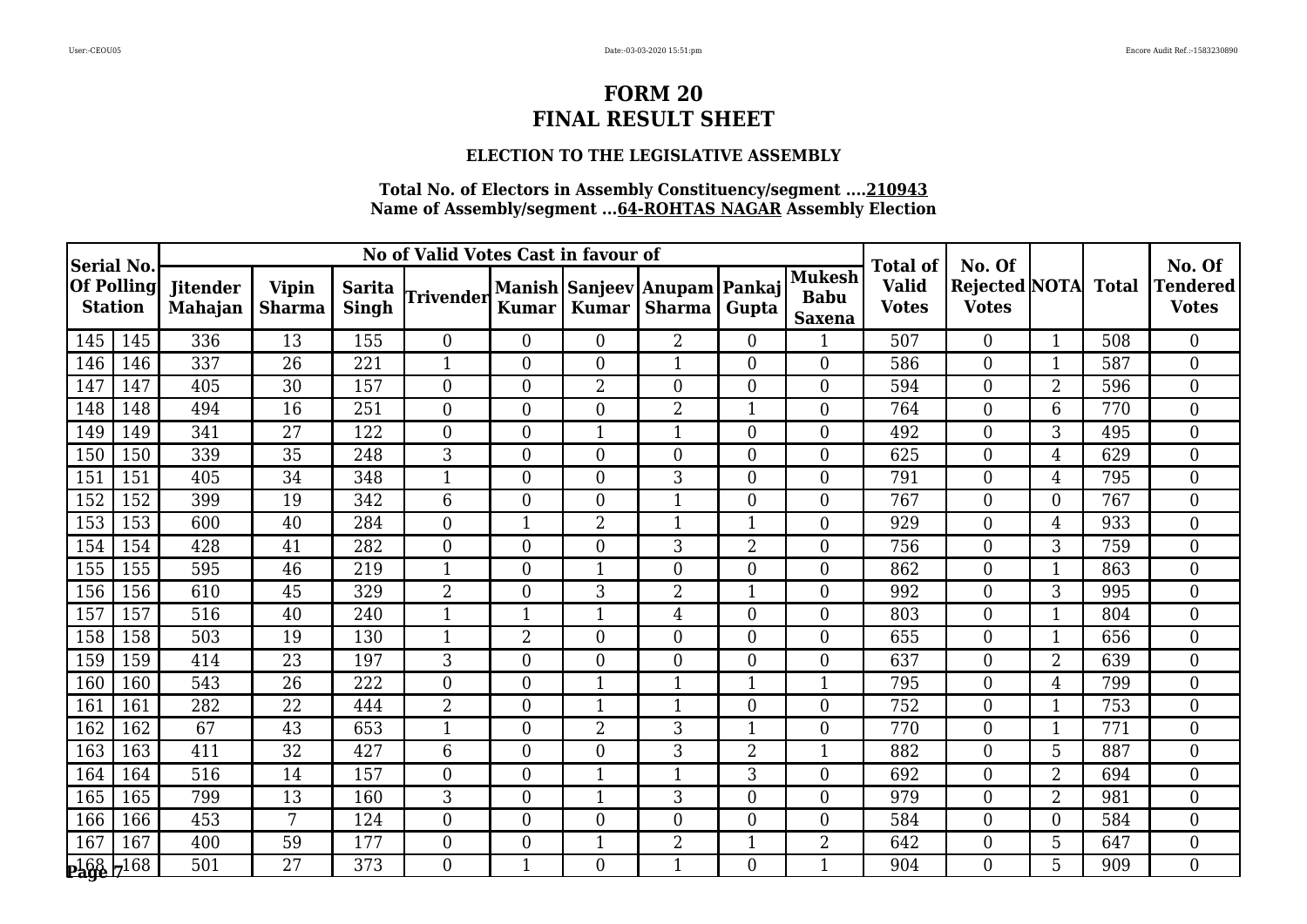### **ELECTION TO THE LEGISLATIVE ASSEMBLY**

| Serial No.        |                                                  |                                   |                               |                        | No of Valid Votes Cast in favour of |                  |                  |                                              |                |                                               | <b>Total of</b>              | No. Of                                     |                |            | No. Of                    |
|-------------------|--------------------------------------------------|-----------------------------------|-------------------------------|------------------------|-------------------------------------|------------------|------------------|----------------------------------------------|----------------|-----------------------------------------------|------------------------------|--------------------------------------------|----------------|------------|---------------------------|
| <b>Of Polling</b> | <b>Station</b>                                   | <b>Jitender</b><br><b>Mahajan</b> | <b>Vipin</b><br><b>Sharma</b> | <b>Sarita</b><br>Singh | <b>Trivender</b>                    | <b>Kumar</b>     | Kumar            | Manish   Sanjeev   Anupam   Pankaj<br>Sharma | Gupta          | <b>Mukesh</b><br><b>Babu</b><br><b>Saxena</b> | <b>Valid</b><br><b>Votes</b> | <b>Rejected NOTA</b> Total<br><b>Votes</b> |                |            | Tendered <br><b>Votes</b> |
| 169               | 169                                              | 10                                | 23                            | 785                    | $\mathbf{1}$                        | $\mathbf{1}$     | $\mathbf{1}$     | 5                                            | $\mathbf{1}$   | $\overline{0}$                                | 827                          | $\overline{0}$                             | $\mathbf{1}$   | 828        | $\boldsymbol{0}$          |
| 170               | 170                                              | 16                                | 7                             | 449                    | $\overline{0}$                      | $\mathbf{1}$     | $\mathbf{1}$     | $\overline{2}$                               | $\theta$       | $\overline{0}$                                | 476                          | $\overline{0}$                             | $\mathbf{1}$   | 477        | $\boldsymbol{0}$          |
| 171               | 171                                              | 17                                | 20                            | 496                    | $\overline{0}$                      | $\boldsymbol{0}$ | $\overline{2}$   | 7                                            | $\overline{2}$ | $\overline{0}$                                | 544                          | $\boldsymbol{0}$                           | 3              | 547        | $\mathbf{0}$              |
| 172               | 172                                              | 47                                | 10                            | 321                    | $\boldsymbol{0}$                    | $\boldsymbol{0}$ | $\mathbf{1}$     | $\mathbf{1}$                                 | $\overline{0}$ | $\boldsymbol{0}$                              | 380                          | $\mathbf 0$                                | $\overline{0}$ | 380        | $\boldsymbol{0}$          |
| 173               | 173                                              | $\overline{2}$                    | 46                            | 931                    | 3                                   | $\overline{0}$   | $\overline{0}$   | $\overline{2}$                               | $\overline{2}$ | $\overline{0}$                                | 986                          | $\overline{0}$                             | $\overline{0}$ | 986        | $\overline{0}$            |
| 174               | 174                                              | 9                                 | 32                            | 852                    | 4                                   | $\overline{0}$   | $\theta$         | 3                                            | $\overline{2}$ | $\boldsymbol{0}$                              | 902                          | $\mathbf{0}$                               | 1              | 903        | $\boldsymbol{0}$          |
| 175               | 175                                              | 21                                | 19                            | 613                    | $\boldsymbol{0}$                    | $\boldsymbol{0}$ | $\overline{2}$   | 5                                            | 3              | $\boldsymbol{0}$                              | 663                          | $\mathbf{0}$                               | 2              | 665        | $\boldsymbol{0}$          |
| 176               | 176                                              | 41                                | 10                            | 484                    | $\overline{0}$                      | $\overline{0}$   | $\overline{0}$   | $\overline{2}$                               | $\overline{0}$ | $\overline{0}$                                | 537                          | $\overline{0}$                             | $\mathbf{1}$   | 538        | $\mathbf{0}$              |
| 177               | 177                                              | 24                                | 12                            | 453                    | $\overline{0}$                      | $\overline{0}$   | $\theta$         | $\overline{0}$                               | $\theta$       | $\overline{0}$                                | 489                          | $\overline{0}$                             | $\Omega$       | 489        | $\boldsymbol{0}$          |
| 178               | 178                                              | 379                               | $\overline{11}$               | 162                    | $\mathbf{1}$                        | $\overline{0}$   | $\boldsymbol{0}$ | $\overline{2}$                               | $\overline{1}$ | $\mathbf{1}$                                  | $\overline{557}$             | $\overline{0}$                             | 3              | 560        | $\mathbf{0}$              |
| 179               | 179                                              | 333                               | 24                            | 159                    | $\overline{0}$                      | $\overline{0}$   | $\overline{0}$   | $\overline{2}$                               | $\overline{0}$ | $\overline{0}$                                | 518                          | $\overline{0}$                             | $\overline{2}$ | 520        | $\boldsymbol{0}$          |
| 180               | 180                                              | 481                               | 27                            | 209                    | $\overline{0}$                      | $\boldsymbol{0}$ | $\overline{2}$   | $\overline{0}$                               | $\mathbf{1}$   | $\boldsymbol{0}$                              | 720                          | $\boldsymbol{0}$                           | 4              | 724        | $\mathbf{1}$              |
| 181               | 181                                              | 126                               | $\overline{17}$               | 514                    | $\overline{2}$                      | $\overline{0}$   | $\overline{4}$   | $\mathbf{1}$                                 | $\overline{4}$ | $\overline{0}$                                | 668                          | $\overline{0}$                             | $\overline{0}$ | 668        | $\overline{0}$            |
| 182               | 182                                              | 91                                | 14                            | 454                    | $\overline{0}$                      | $\overline{0}$   | $\overline{0}$   | 5                                            | $\overline{2}$ | $\boldsymbol{0}$                              | 566                          | $\overline{0}$                             | $\overline{0}$ | 566        | $\boldsymbol{0}$          |
| 183               | 183                                              | 435                               | 34                            | 343                    | $\overline{0}$                      | $\boldsymbol{0}$ | $\mathbf{1}$     | $\overline{2}$                               | $\overline{0}$ | $\mathbf{1}$                                  | 816                          | $\boldsymbol{0}$                           | 5              | 821        | $\boldsymbol{0}$          |
| 184               | 184                                              | 169                               | 70                            | 563                    | 3                                   | $\overline{0}$   | $\mathbf{1}$     | 7                                            | 3              | $\overline{2}$                                | 818                          | $\overline{0}$                             | 7              | 825        | $\mathbf{0}$              |
| 185               | 185                                              | 211                               | 55                            | 363                    | 8                                   | $\overline{0}$   | 3                | 5                                            | 7              | $\mathbf{1}$                                  | 653                          | $\overline{0}$                             | 5              | 658        | $\overline{0}$            |
|                   | <b>Total</b><br><b>EVM</b><br><b>Votes</b>       | 73377                             | 5513                          | 60389                  | 608                                 | 92               | 226              | 376                                          | 212            | 112                                           | 140905                       | $\bf{0}$                                   |                | 507 141412 | $\overline{2}$            |
| Page 8            | Total<br>Postal<br><b>Ballot</b><br><b>Votes</b> | 496                               | 59                            | 243                    | 11                                  | $\overline{0}$   | $\overline{0}$   | $\overline{0}$                               | $\overline{0}$ | $\boldsymbol{0}$                              | 809                          | 13                                         | 6              | 828        | $\boldsymbol{0}$          |